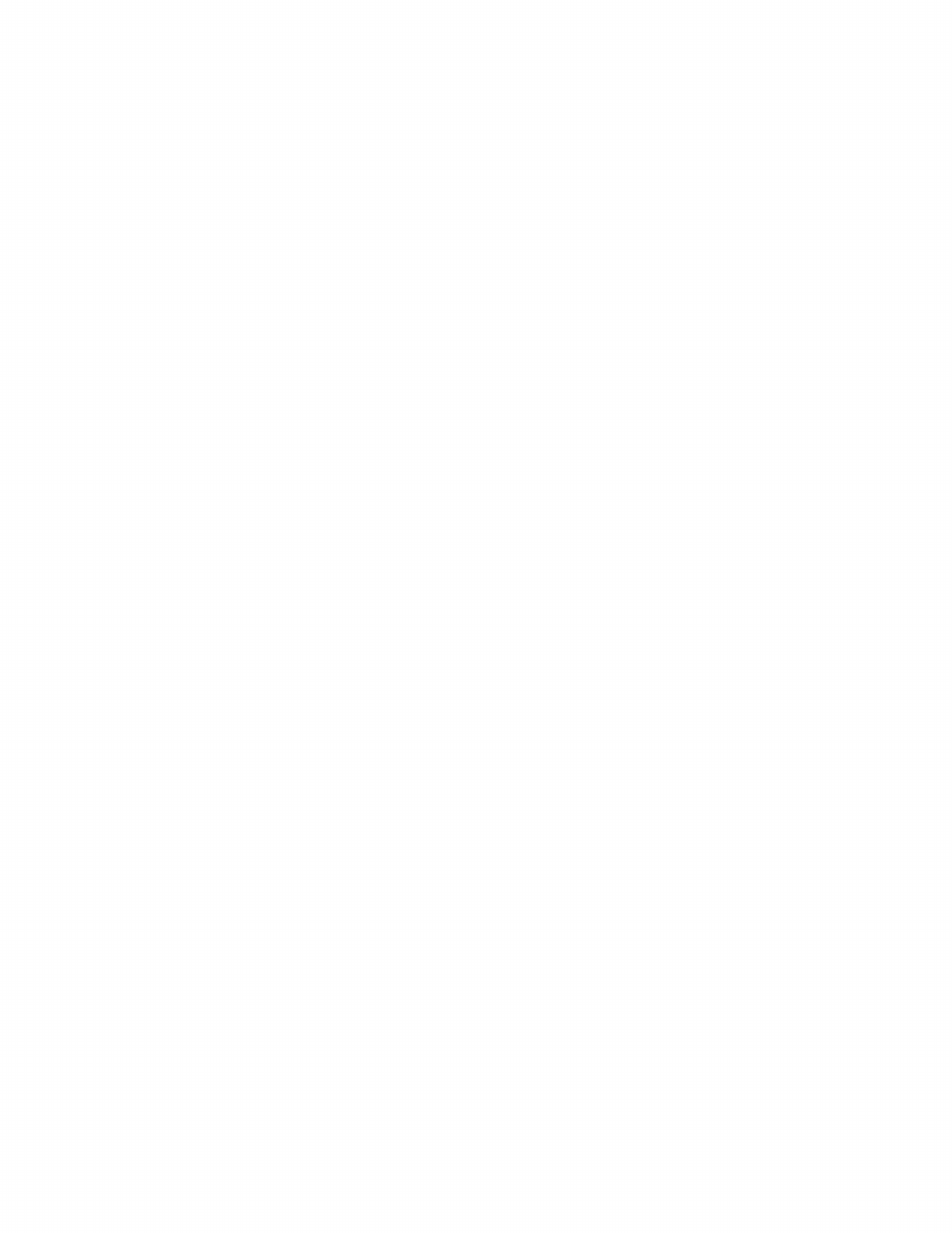C&cS Department KTTC, Mississippi Student study Gulde Supplement August 1962

## STUDENT STUDY GUIDE SUPPLEMENT

This Study Guide Supplement provides student study material in support of Course Syllabuses ATS30551A-4, ATS30551B-3, ATS30551C-7, ATS30571-34, and OTSJ061-2. This material has been reproduced intact from materials printed by IBM Corporation, Kingston, New York.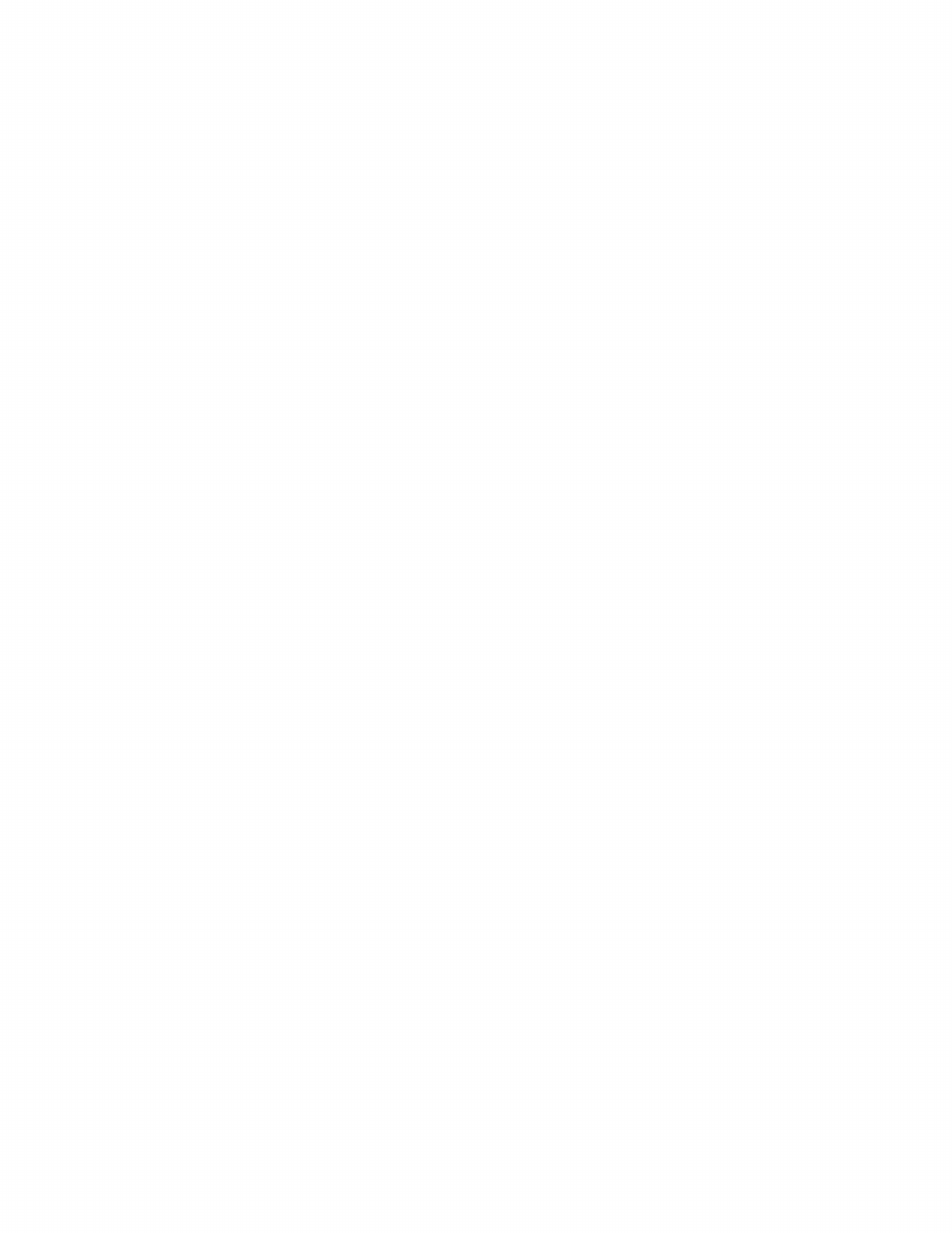T--------- - DESCRIPTION OF PLUGGABLE UNIT BLOCK SCHEMATICS

Observing the example block schematic of a 3087020 pluggable unit:

A. The print number is 3177020,

Corresponds to last four digits of PU part number.

- B. Above print number, 3177020, is engineering level of this drawing 47920-B.
	- 1. EC chart, upper right hand corner, shows EC 47920-B was:
		- (a) Released  $8-21-58$
		- (b) Caused part mumber of card  $f13$  to be changed to 3075693 from 3074159.
		- (c) PU was stamped with control letter D.
			- (1) D designates that EC 47920-B was accomplished.

C. Block schematic of circuitry contained in PU type 3087020.

- 1. Everything associated with one circuit is enclosed with dotted lines.
	- (a) Use the aFF as an example.
		- (1) Comprised of tubes V2 and V3.
		- (2) Circuitry contained on PU cards 8, 13, and 18.
		- (3) Receives -150 volts as a service voltage on a line that can be excursioned by the MC system. This -150v enters on PU pin D7 and goes to card 13, terminal PA.
		- (4) The set side output leaves the circuit on card 18. terminal SL. It enters the bCF4 at terminal SM of card 25.
- D. The "Service Voltage" chart lists all of the DC service voltages necessary for this PU.
	- (1) Lists point that voltage enters PU.
		- (a) Example  $\div$  250 enters on PU pin E<sup>4</sup>.

TITLE; P.U. LOGIC EXPLANATION

**0890-ABCSO**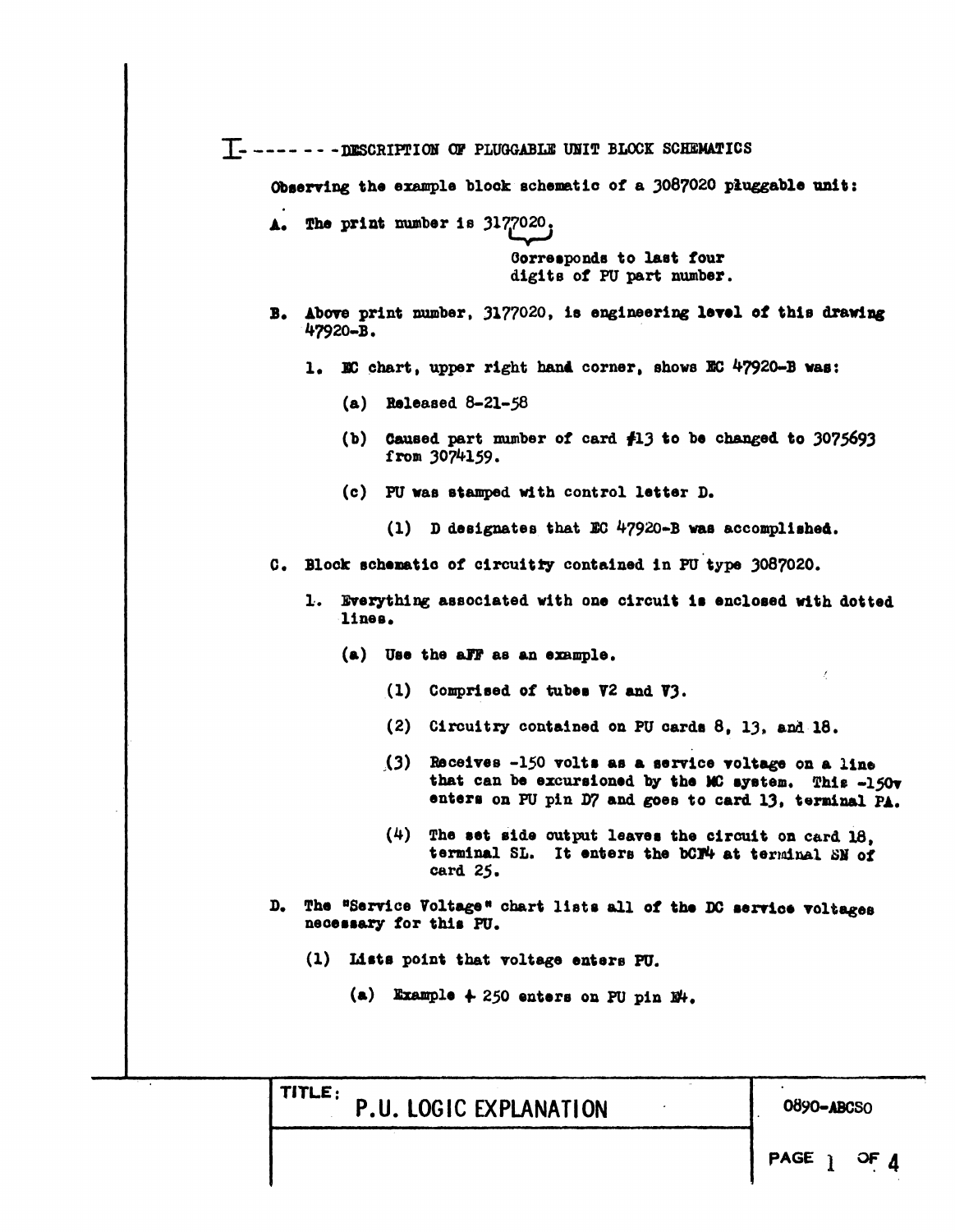- (2) Lists next destination of voltuge.
	- (a) Example 4250v feeds card 31, terminal C3. The voltage is then jumpered from one card to another throughout the PU.
- (3) Lists the color code of the wire used.
	- (a) Example 4250v is orange wire.
- $\mathbf{r}$ . The "Tube Position" chart gives all the pertinent data about each tube position, Vl through V9, in the PU.
- **F.** The "Card Assembly" chart lists the part number of all the printed circuit cards.
	- (1) Example card number 3 has a part number of 3074435.
- G. The "Circuit Schematic" chart lists the drawing number for each circuit in the PU.
	- (1) Example the aGT has a detailed schematic on drawing number 3076007.
		- (a) If a fault were found with the aGT, reference should be made to the detailed circuit schematic, 3076007.

 $\Pi$  ---------DISCRIPTION OF THE CIRCUIT SCHEMATIC DIAGRAM

- A. Circuit schematic of the aGT (3076007)
	- (1) Receives 3 service voltage
		- $(a)$  -15 $v$  on card terminal PE.
		- (b) 490v on card terminal PA.
		- (c) ↓250v on card terminal PK.
	- (2) Inputs to the circuit arrive on card terminals SN, PB, C4 and C2.
	- (3) Outputs leave the circuit on card terminals C5 and SK.
- B. The "Resistor" chart lists all pertinent data about resistors contained in the circuit.
	- $(1)$  Example R103
		- (a) 10K OHMS,  $\frac{1}{2}$  watt, 5% tolerance
		- (b) Connected between card terminals 114 and 514
		- $(c)$  Part number is 3000091.

 $\mathbf{I}$ 

 $c_{\bullet}$ The "Diodes", "Capacitors", "Inductors", "Transformers", and "Tubes" charts all follow the same format as the example "Resistors" chart.

|  |  |  | TITLE: P.U. LOGIC EXPLANATION |  |
|--|--|--|-------------------------------|--|
|--|--|--|-------------------------------|--|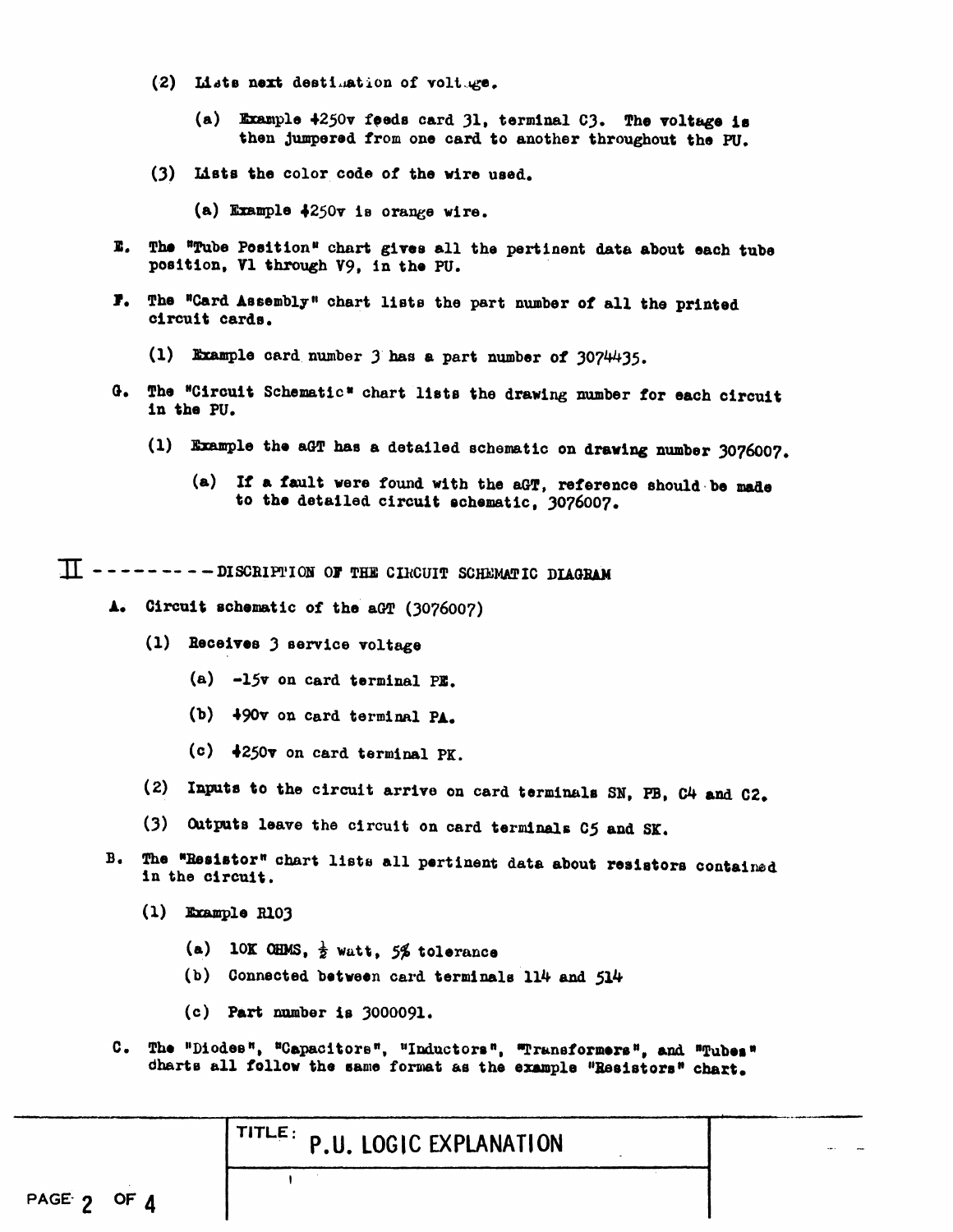